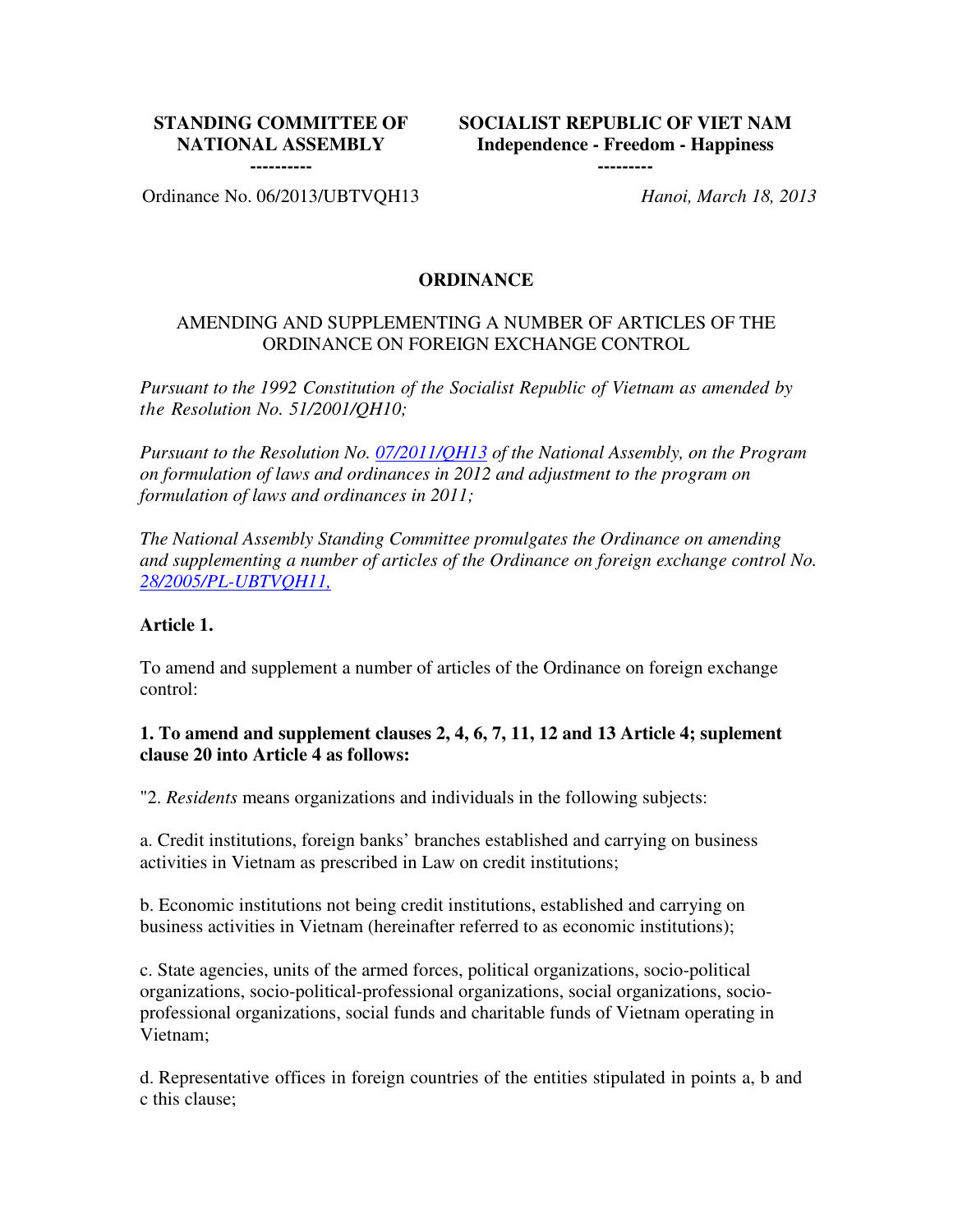dd. Diplomatic representative agencies, consulate representative agencies and representative agencies at international organizations of Vietnam in foreign countries;

e. Vietnamese citizens residing in Vietnam; Vietnamese citizens residing overseas for a duration of less than twelve (12) months; and Vietnamese citizens working for any of the organizations stipulated in points d and dd this clause and the individuals accompanying such citizens;

g. Vietnamese citizens travelling overseas for purposes of tourism, study, medical treatment or visits;

h. Foreigners allowed residing in Vietnam for a duration of twelve (12) months or more. For foreigners coming to Vietnam for study, medical treatment, tourism, or to work for diplomatic representative agencies, consulates or representative agencies of international organizations in Vietnam, representative offices of foreign organizations in Vietnam irrespective of term shall be cases not belong to subjects as residents;

i. Branches in Vietnam of foreign economic institutions, forms of presentation in Vietnam of the foreign parties joining in investment operations as prescribed by law on investment, executive office of foreign contractors in Vietnam."

"4. *Capital transaction* means transaction of capital transfer between residents and nonresidents in the following activities"

- a. Direct investment;
- b. Indirect investment;
- c. Borrowing and paying foreign debts;
- d. Borrowing and paying foreign debts;
- e. Other activities as prescribed by Vietnamese law."
- "6. Payment and remittance of money for current transactions comprises:
- a. Payment and remittance of money relating to import and export of goods and services;

b. Payment and remittance of money relating to short term commercial credit loans and bank loans;

c. Payment and remittance of money relating to income generated from direct and indirect investments;

d. Money transfers when the decrease of direct investment capital is permitted;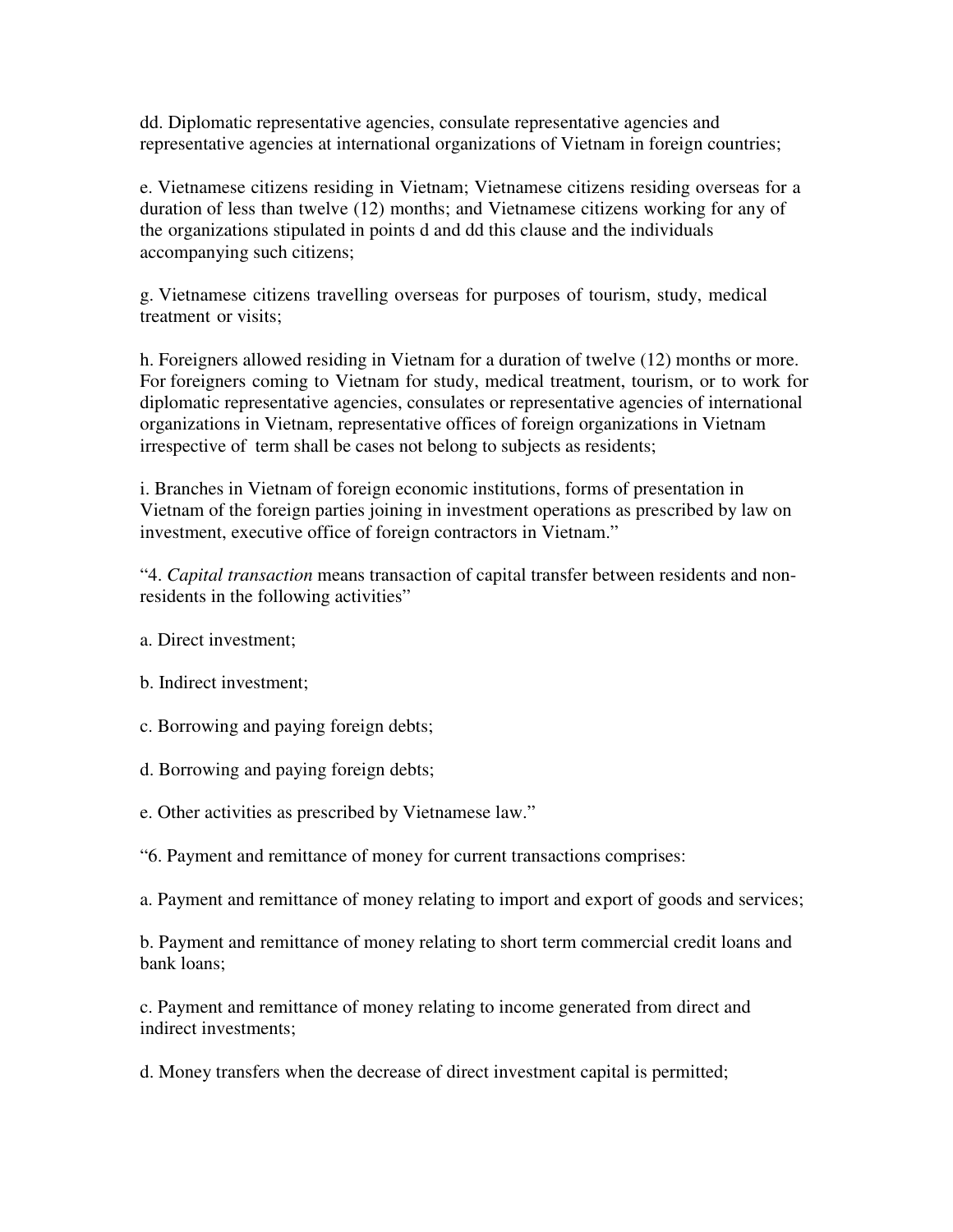dd. Payments of interest on and instalment repayments of principal of foreign loans;

e. One-way money transfers;

g. Other payments and money transfers as prescribed by the State bank of Vietnam."

"7. *One-way money transfer* means transactions of remittance of money from overseas into Vietnam or vice versa via a bank or public postal network of enterprises providing public postal services in the nature of financial support, aid or assistance to family relatives or for individual spending purposes and not related to payments for import and export of goods and services."

"11. *Authorized credit institutions* means banks, non-banking credit institutions and foreign banks' branches authorized to conduct business and provision of foreign exchange services in accordance with the provisions of this Ordinance"

"12. *Foreign direct investment in Vietnam* means the transfer of capital for investment and participation in the management of investment activities in Vietnam by foreign investors."

"13. *Foreign indirect investment in Vietnam* means the investment into Vietnam by foreign investors through purchase and sale of securities, other valuable papers, contribution of capital and purchase of shares, and through securities investment funds, other intermediary financial institutions in accordance with the law of Vietnam but without direct participation in management of investment activities."

"20. *Foreign exchange business* means foreign exchange activities of authorized credit institutions aiming to the profit purpose, risk prevention and safety assurance, liquidity for activities of those credit institutions."

# **2. To supplement clause 5 into Article 8 as follows:**

"5. Residents, non-residents are not permitted to send foreign exchange in postal articles."

### **3. Article 9 is amended and supplemented as follows:**

"Article 9. Carrying foreign currency cash, Vietnamese dong cash and gold upon exit and entry; export and import of foreign currency

1. On entry, residents and non-residents being individuals carrying foreign currency cash, Vietnamese dong cash and gold in excess of the limits stipulated by the State Bank of Vietnam must declare with the border-gate customs agencies.

2. On exit, residents and non-residents being individuals carrying foreign currency cash, Vietnamese dong cash and gold in excess of the limits stipulated by the State Bank of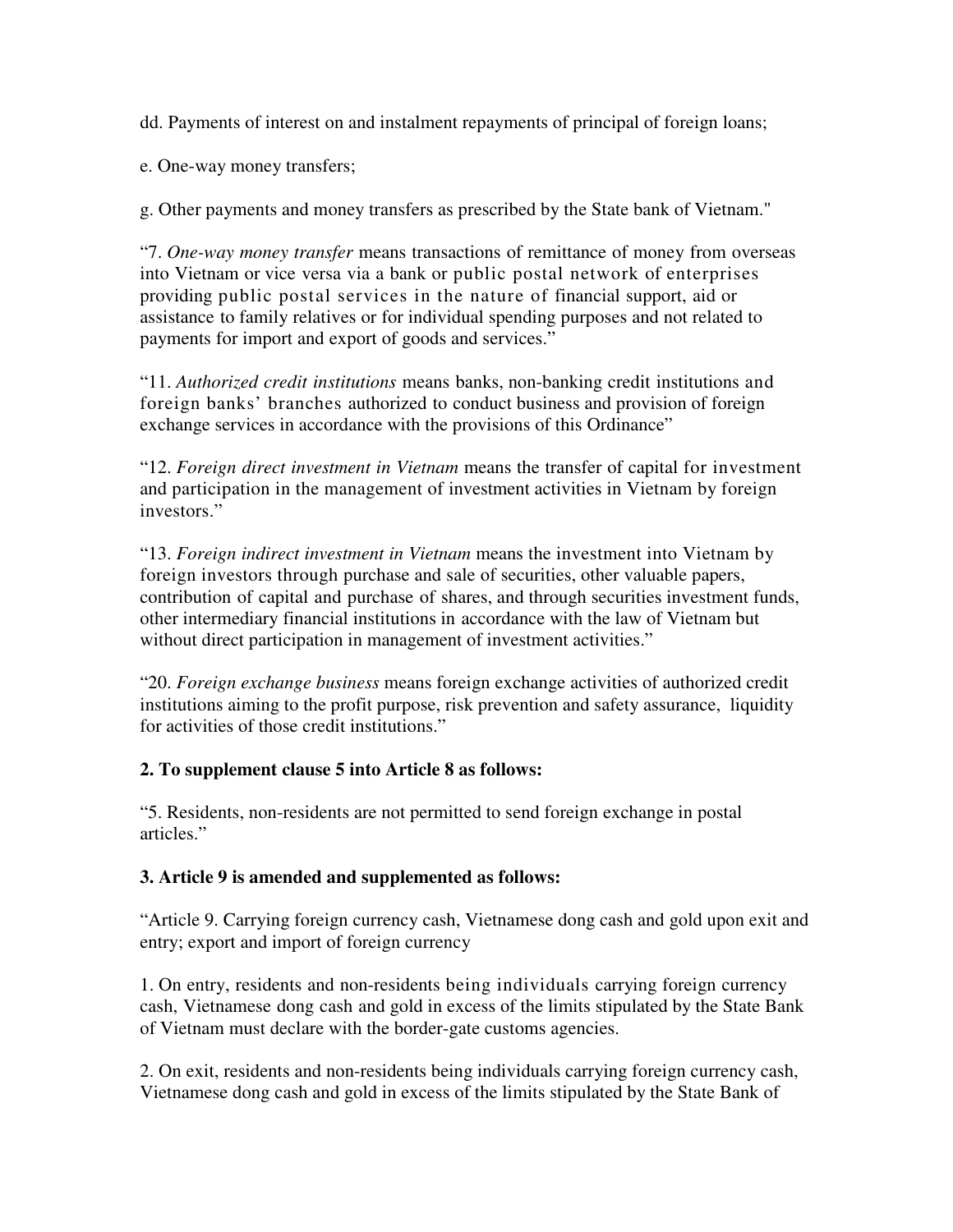Vietnam must declare with the border-gate customs agencies and present papers as prescribed by the State bank of Vietnam.

3. Residents being credit institutions are entitled to implement export, import of foreign currency cash after receiving written approval of the State bank of Vietnam. The State bank of Vietnam shall provide on dosisers, orders of and procedures for acceptance of activities of export and import of foreign currency cash of authorized credit institutions."

## **4. Article 11 is amended and supplemented as follows:**

"Article 11. Foreign Direct Investment in Vietnam

1. Enterprises possessing foreign direct investment capital, foreign investors joining contract of business cooperation must open accounts of direct investment capital at an authorized credit institutions. The contribution of investment capital, remittance of principal investment capital and profits and other lawful revenue must be effected via these accounts.

2. Lawful revenue of foreign investors from activities of foreign direct investment in Vietnamese may be used for reinvestment or remittance abroad. In case where the statedabove revenue is amount in Vietnam dong, they may be used to buy foreign currency for remittance abroad at authorized credit institutions.

3. Other lawful transactions of capital transfer relating to direct investment activities shall comply with relevant laws and guidance of the State bank of Vietnam."

### **5. Article 12 is amended and supplemented as follows:**

"Article 12. Foreign indirect Investment in Vietnam

1. Foreign investors being non-residents must open indirect investment accounts in Vietnam dong for implementation of indirect investment in Vietnam. Indirect investment capital in foreign currency must be converted into Vietnam dong for implementation of the investment through these accounts.

2. Lawful revenue of foreign investors being non-residents from activities of foreign indirect investment in Vietnamese may be used for reinvestment or buying foreign currency at authorized credit institutions for remittance abroad.

3. The State bank of Vietnam shall provide the oppening and use of accounts in Vietnam dong for implementation of indirect investments and other lawful transactions of capital transfer relating to indirect investment activities in Vietnam."

### **6. Article 13 is amended and supplemented as follows:**

"Article 13. Capital sources for offshore direct investment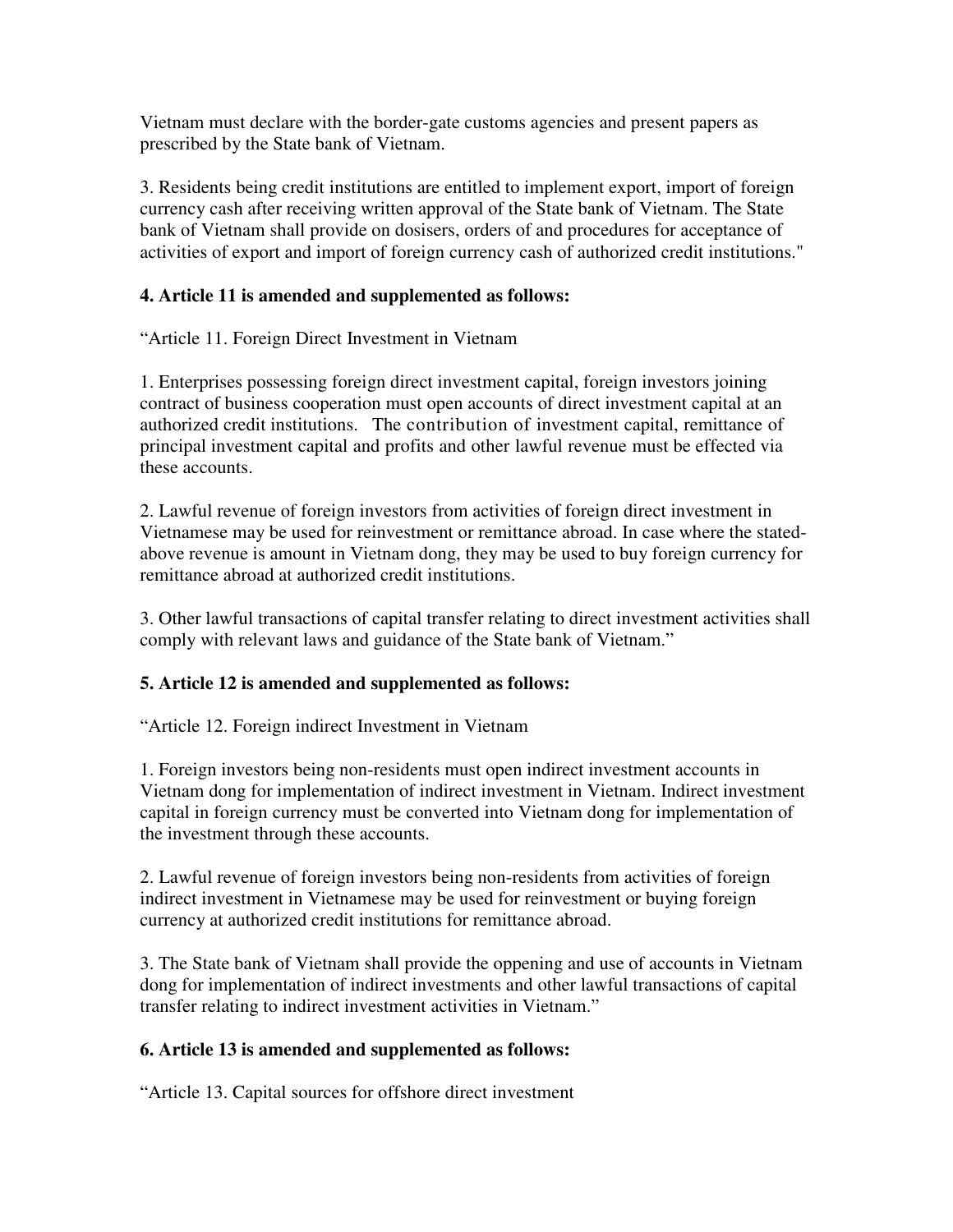Residents who are entitled to conduct offshore direct investment shall be permitted to use the following foreign exchange capital sources for their investment:

1. Foreign currency on accounts at authorized credit institutions;

2. Foreign currency bought at authorized credit institutions;

3. Foreign exchange from other lawful capital sources in accordance with law."

## **7. Article 14 is amended and supplemented as follows:**

"Article 14. Remittance of direct investment capital abroad

Resident permitted to conduct offshore direct investment must open a foreign currency account at an authorized credit institution and register remittance of foreign currency abroad for investment through such account in accordance with regulations of the State Bank of Vietnam."

## **8. Article 15 is amended and supplemented as follows:**

"Article 15. Remittance of capital and profit from the offshore direct investment activities back into Vietnam

Capital, profit and lawfull revenue from offshore direct investment in accordance with the law on investment and other relevant laws must be remitted back into Vietnam via a foreign currency account opened at an authorized credit institution."

# **9. To supplement Article 15a at behind of Article 15 as follows:**

"Article 15a. Offshore indirect investment

1. Credit institutions are entitled to conduct offshore indirect investment in accordance with the law on investment and regulations of the State Bank of Vietnam.

2. Residents not being credit institutions permitted to conduct offshore indirect investment specified in clause 1 this Article conduct the opening and use of account, remittance of investment capital abroad, remittance of capital, profit and other lawfull revenue from activities of offshore indirect investment back into Vietnam in accordance with regulations of the State Bank of Vietnam."

### **10. Article 16 is amended and supplemented as follows:**

"Article 16. Borrowing and repayment of foreign loans by the Government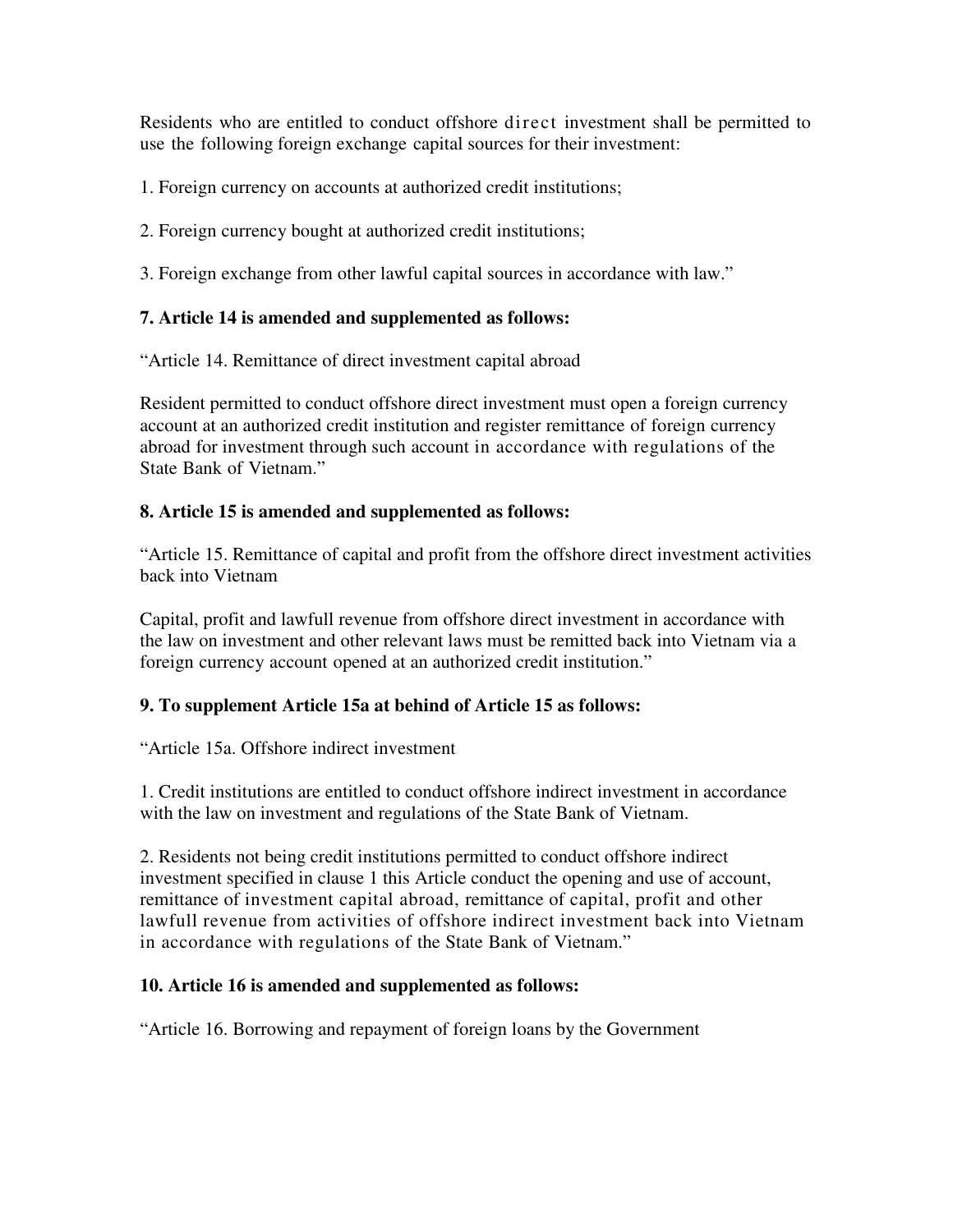The borrowing by the Government, authorization for other organizations to borrow and repay foreign loans; guarantee for foreign loans shall comply with regulations of law on public debt management and other relevant laws."

### **11. Article 17 is amended and supplemented as follows:**

"Article 17. Borrowing and repayment of foreign loans by residents

1. Residents being enterprises, cooperatives, cooperatives unions, credit institutions and foreign banks' branches shall be permitted to borrow and repay foreign loans on the principle of self-borrowing and self-repayment in accordance with law.

2. Residents being individuals shall be permitted to borrow and repay foreign loans on the principle of self-borrowing and self-repayment in accordance with regulations of the Government.

3. When borrowing and repaying foreign loans, residents must comply with the conditions on borrowing and repayment of foreign loans, shall register the loans, shall open and use accounts, shall withdraw capital and transfer money for loan repayment and shall report the use status of loans in accordance with regulations of the State Bank of Vietnam. The State Bank of Vietnam shall certify the registration of loans within the total commercial loan limit annually approved by the Prime Minister of the Government.

4. Residents shall be entitled to purchase foreign currency at authorized credit institutions on the basis of presentation of proper documents for repayment of principal, interest and fees relating to the foreign loans.

5. Other lawful transactions of capital transfer relating to activities of borrowing and repaying foreign loans shall comply with regulations of the State bank of Vietnam and relevant laws."

# **12. Article 19 is amended and supplemented as follows:**

"Article 19. Provision and recovery of foreign loans of residents being credit institutions and economic institutions

1. Credit institutions shall be permitted to provide and recover foreign loans, grant guarantee for non-residents in accordance with regulations of the State Bank of Vietnam.

2. Economic institutions shall be permitted to provide foreign loans, except for export of goods and services of deferred payment; to grant guarantee for non-residents when being permitted by the Prime Minister.

The State bank of Vietnam shall guide implementation of the opening and use of accounts, the remittance of capital and recovery of foreign loans, registration of provision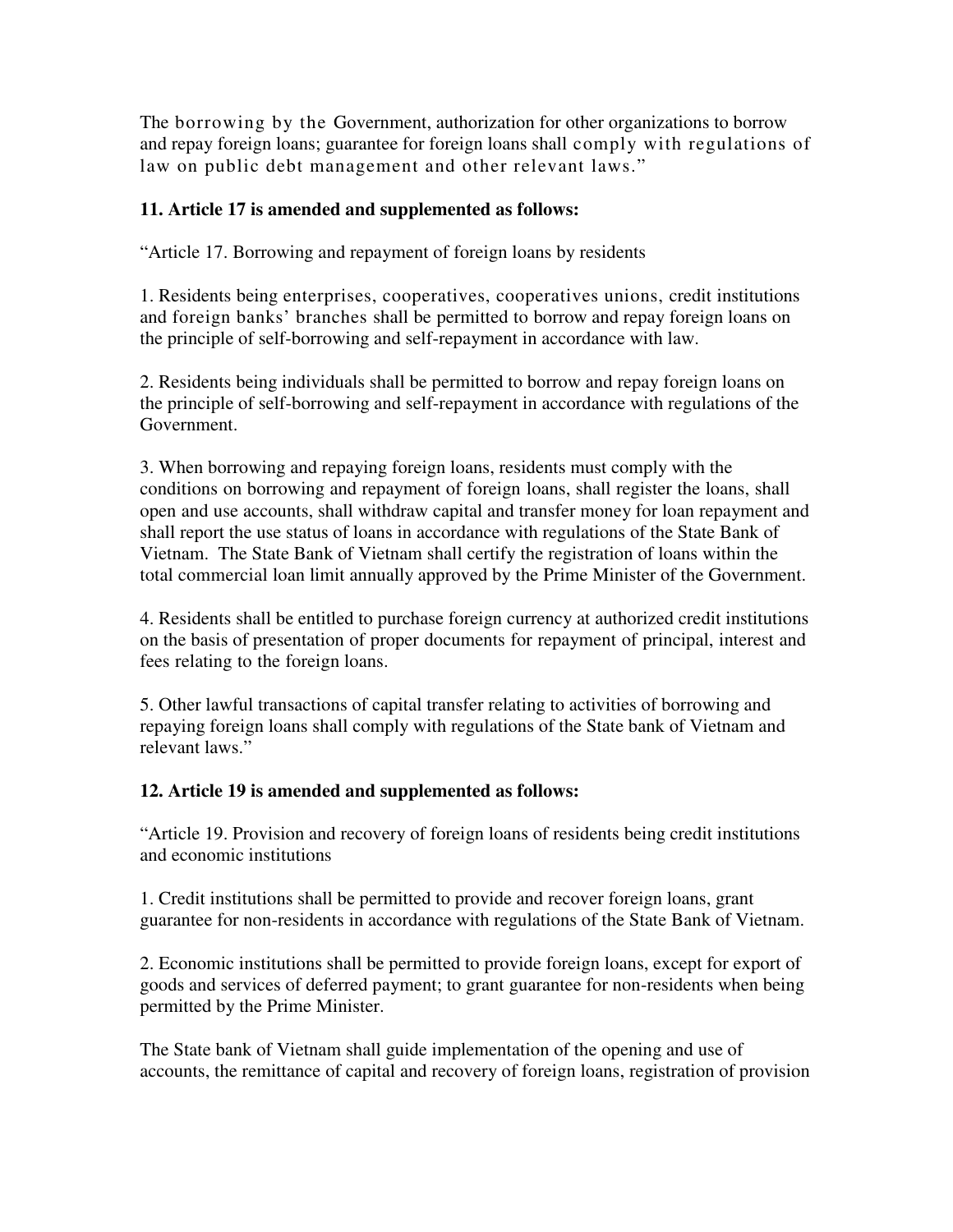of loans, recovery of foreign debts and other transactions of capital transfer relating to activities of provision of loans, recovery of foreign debts by economy institutions."

### **13. Article 22 is amended and supplemented as follows:**

"Article 22. Provision on limited use of foreign exchange

Within the territory of Vietnam, all transactions, payments, listings, advertisements, quotation, pricing, writing price on contracts, agreements and other similar forms of residents and non- residents must not be effected in foreign exchange except for cases permitted in accordance with regulation of the State bank of Vietnam."

## **14. Article 23 is amended and supplemented as follows:**

" Article 23. Opening and use of accounts

1. Residents and non-residents shall be permitted to open foreign currency accounts at authorized credit institutions. The State Bank of Vietnam shall provide the use of foreign currency accounts of the entities stipulated in this clause.

2. Residents being credit institutions shall be permitted to open and use foreign currency accounts overseas in order to conduct foreign exchange activities overseas in accordance with regulations of the State Bank of Vietnam.

3. Residents being organizations shall be considered for permission by the State Bank of Vietnam to open foreign currency accounts overseas in the following cases:

a. Economy organizations which have branches or representative offices overseas or which wish to open a foreign currency account overseas in order to receive loan capital, to fulfil undertakings or to perform contracts with foreign parties;

b. State agencies, units of the armed forces, political organizations, socio-political organizations, socio-political-professional organizations, social organizations, socioprofessional organizations, social funds and charitable funds of Vietnam operating in Vietnam which wish to open foreign currency accounts overseas in order to receive foreign aids and funding or other cases be permitted by competent agencies of Vietnam."

### **15. Article 25 is amended and supplemented as follows:**

"Article 25. Use of Vietnam dong by non-residents

Non-residents being organizations or individuals who earn Vietnam dong from lawful revenue sources shall have the right to open accounts at authorized credit institutions. The State Bank of Vietnam shall provide the use of Vietnam dong accounts of the entities stipulated in this clause."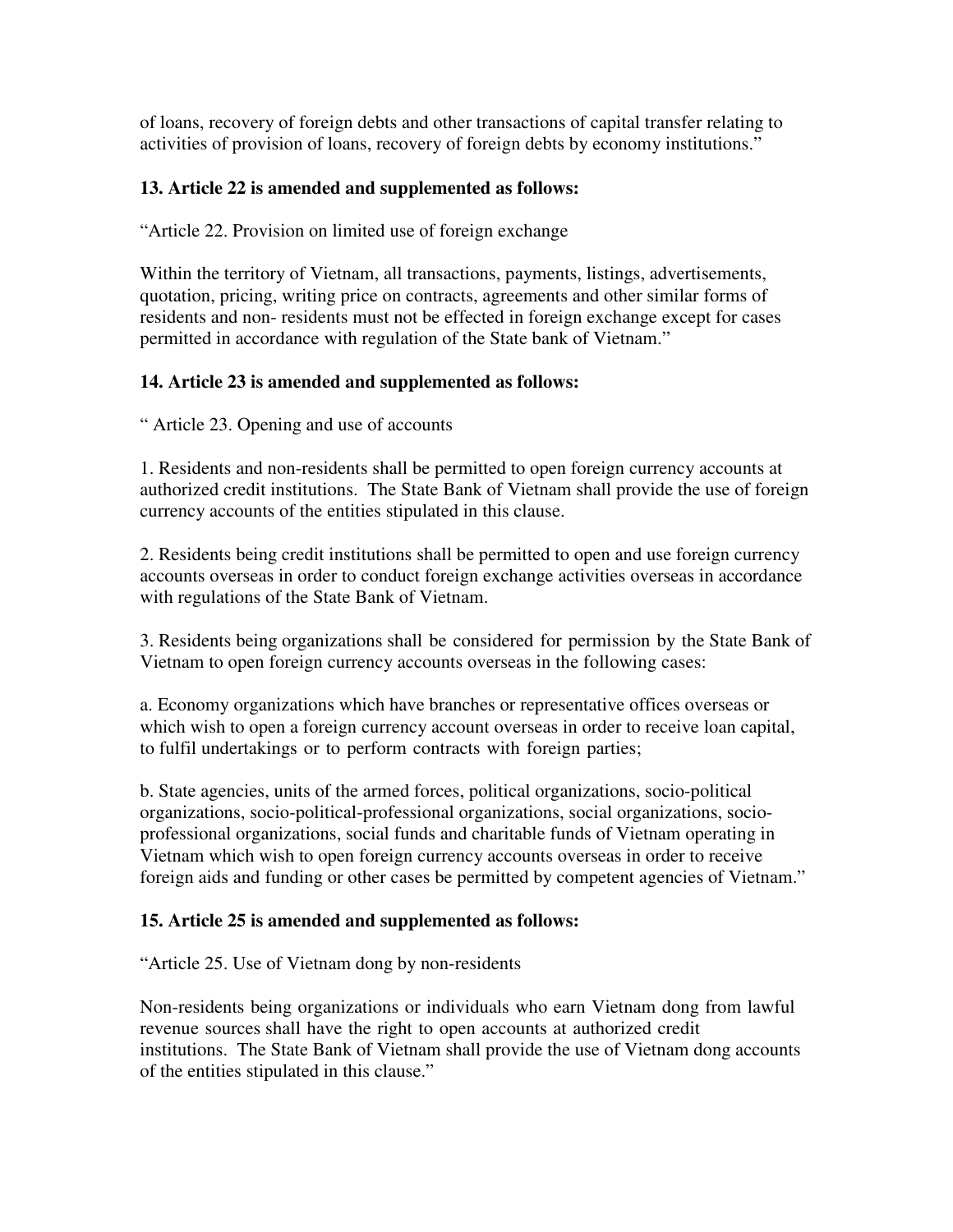## **16. To supplement Article 25a at behind of Article 25 as follows:**

"Article 25a. Use of Vietnam dong by residents being foreign individuals

Residents being foreign individuals shall be permitted to open and use the Vietnam dong accounts at authorized credit institutions in accordance with regulations of the State Bank of Vietnam."

## **17. Article 26 is amended and supplemented as follows:**

"Article 26. Use of currencies of countries sharing borderlines with Vietnam

Use of currencies of countries sharing borderlines with Vietnam shall comply with regulations of International treaties to which the Socialist Republic of Vietnam is a member and regulations of the State bank of Vietnam."

### **18. To amend name of Chapter V as follows:**

"Chapter V - Foreign currency market, foreign exchange rate mechanism, and management of gold being foreign exchange"

### **19. Clause 2 Article 28 is amended and supplemented as follows:**

"2. Members participating in the foreign currency market between authorized credit institutions and their customers comprise authorized credit institutions and customers being residents and non-residents in Vietnam."

### **20. Clause 2 Article 30 is amended and supplemented as follows:**

"2. The State Bank of Vietnam shall announce the exchange rate, decide the exchange rates regime, exchange rates operating mechanism."

### **21. Article 31 is amended and supplemented as follows:**

"Article 31. Management of gold being foreign exchange

The State Bank of Vietnam shall manage gold of state foreign exchange reserves; manage the import and export of gold in the form of bullion, bars, granules and plate; manage gold on offshore accounts of residents in accordance with law."

### **22. Clause 4 and clause 5 Article 32 are amended and supplemented as follows:**

"4. Gold managed by the State bank of Vietnam"

"5. Other types of foreign exchange of State."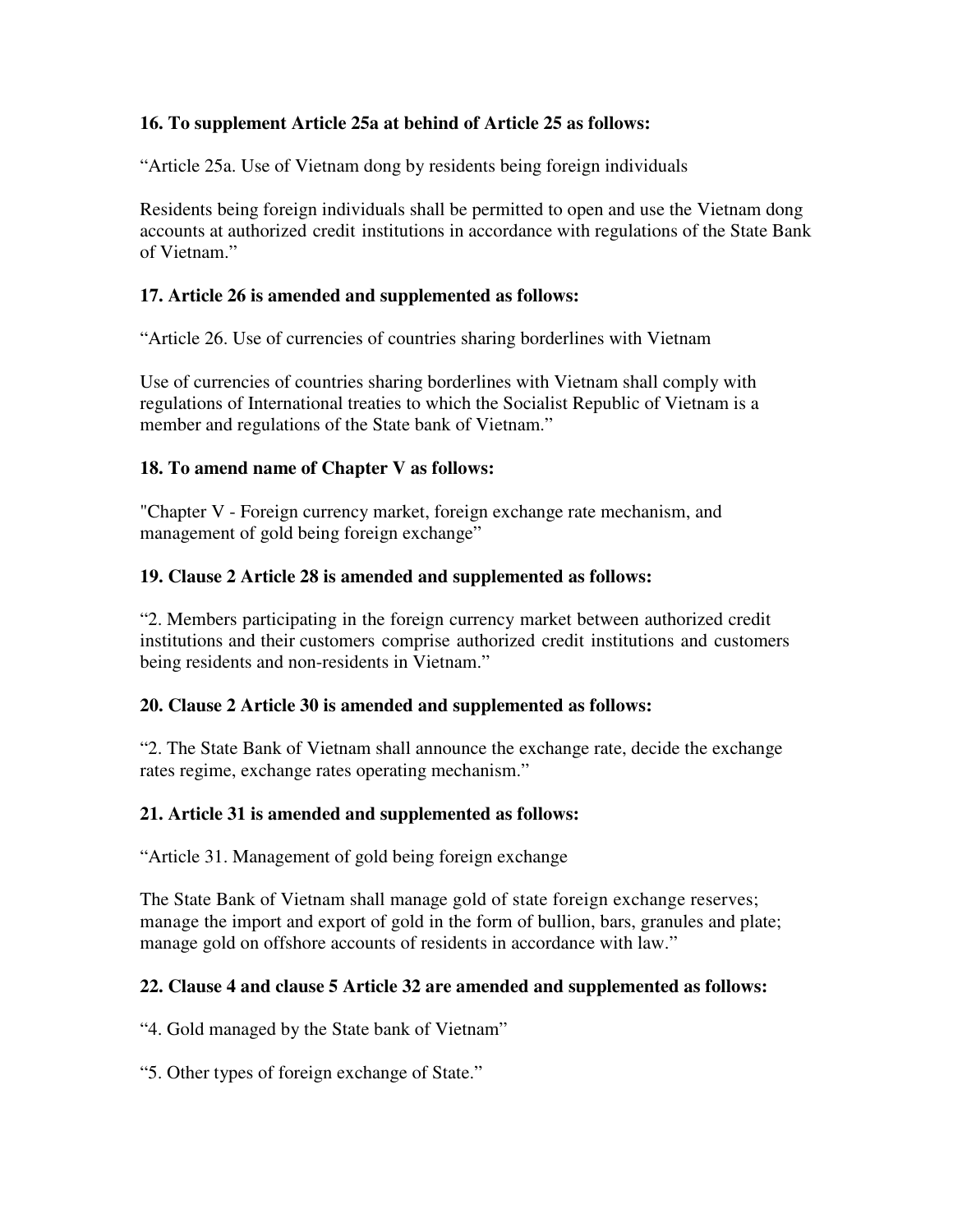### **23. Article 34 is amended and supplemented as follows:**

"Article 34. Control of foreign exchange reserves of the State

1. The State Bank of Vietnam shall exercise control of the foreign exchange reserves of the State in accordance with regulations of the Government in order to realize the national monetary policy, to ensure international payment capability and to preserve the foreign exchange reserves of the State.

2. The Ministry of Finance shall inspect the management of the foreign exchange reserves of the State by the State Bank of Vietnam in accordance with regulations of the Government.

3. The State Bank of Vietnam shall periodically or ad hoc report to the Prime Minister on management of foreign exchange reserves of the State.

4. The Government shall report to the Standing Committee of the National Assembly on any changes in the status of the foreign exchange reserves of the State."

#### **24. Article 35 is amended and supplemented as follows:**

"Article 35. Foreign exchange belonging to the State budget

1. The Ministry of Finance shall send all foreign currencies of State Treasuries at the State bank of Vietnam.

2. The Prime Minister shall set the level of foreign currency which the Ministry of Finance is entitle to retain from State Budget revenue in order to satisfy the demand for regular payments of foreign exchange from the State Budget, the the Ministry of Finance shall buy the remaining foreign currencies to the foreign exchange reserves of State to concentrate at the State bank of Vietnam."

### **25. To supplement Article 35a at behind of Article 35 as follows:**

"Article 35a. Use of foreign exchange reserves of the State

The Prime Minister shall decide use of foreign exchange reserves of the State for irregular, urgent demand of the State; in case the use of foreign exchange reserves of the State cause changes of budget estimates, the use shall comply with regulations of Law on the State budget."

#### **26. To amend name of Chapter VII as follows:**

"Chapter VII – Business and provision of foreign exchange services by credit institutions foreign banks' branches and other institutions"